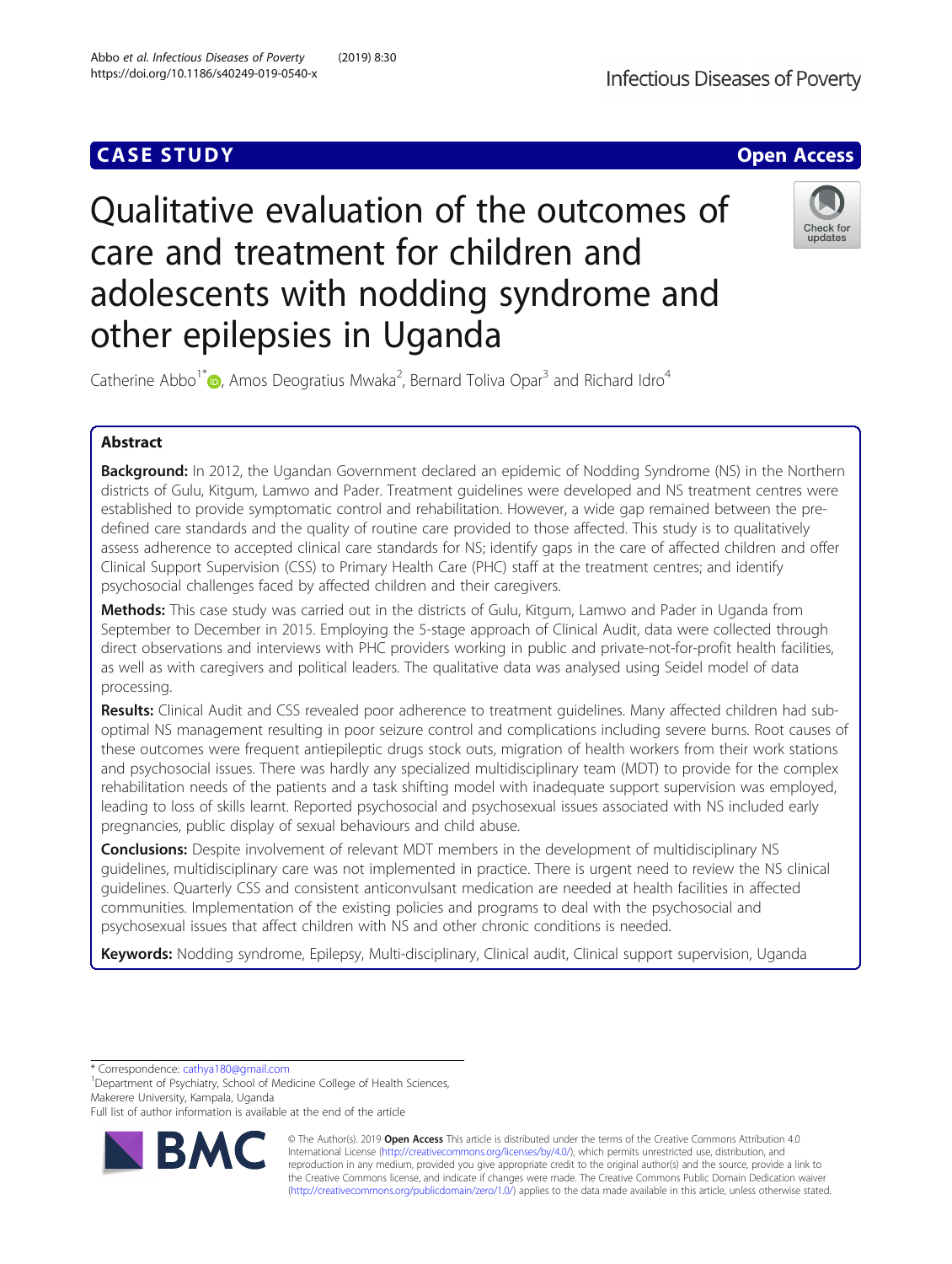## Multilingual abstracts

Please see Additional file [1](#page-10-0) for translations of the abstract into the five official working languages of the United Nations.

## Background

Nodding Syndrome (NS) is a neurological disorder with as yet undefined etiology. It affects children and adolescents aged 3–15 years and has mainly been observed in Sub-Saharan Africa. The disorder was first reported in 1960 in Tanzania, then in South Sudan in the 1990s [[1\]](#page-10-0) and subsequently in Uganda in the 2000s [[2\]](#page-10-0). NS is a multi-system disorder that predominantly affects the central nervous, musculo-skeletal and endocrine systems [[3\]](#page-10-0) with key features including seizures, intellectual disability, and muscle wasting and growth retardation.

Literature indicates that areas with high prevalence of NS also have high prevalence of other forms of epilepsy [[4\]](#page-10-0), indicating possible shared etiological factors [[5,](#page-11-0) [6](#page-11-0)]. In 1992, Ovuga and others reported the infection rate with *Onchocerca volvulus* in patients with epilepsy (61%) and retarded growth (70%) to be significantly higher than in the general population of Kyarusozi sub-county, Western Uganda [\[7\]](#page-11-0). Kaiser et al. (2009) referred to a phenomenon of head nodding observed in the Kabarole District in Western Uganda as possibly constituting a feature of an epileptic syndrome caused by O. volvulus [[8\]](#page-11-0). Colebunders (2016) compared observations from three countries: South Sudan, Uganda and Democratic Republic of Congo and concluded that the Simulium (black) flies may play a key role in the transmission of an etiological agent that either directly or indirectly causes, not only NS, but also other forms of epilepsy in onchocerciasis endemic regions [\[4](#page-10-0)]. In 2012, The Ugandan Government declared an epidemic of NS in the Northern districts of Gulu, Kitgum, Lamwo and these regions also have a very high burden of other forms of epilepsy. The current guidelines recommend antiepileptic medications, nutritional rehabilitation, psychosocial intervention, nursing care and physical rehabilitation [\[9](#page-11-0)]. However little is known about how best to deliver and facilitate uptake of such interventions to improve care and outcomes for people with NS [[10\]](#page-11-0). One way to enable effective clinical interventions is the development and adoption of clinical guidelines to support evidence-based practice [\[11](#page-11-0)].

In response to the NS epidemic, a multidisciplinary team was formed to develop clinical guidelines and set up specific treatment centres to offer care for children with NS. The guidelines and processes were published earlier [[9](#page-11-0), [12](#page-11-0), [13](#page-11-0)]. A Clinical Audit (CA) conducted 1 year after introduction of the NS guidelines reported marked improvements in quantitative clinical and functional outcome measures [[14\]](#page-11-0). However, subsequently the gap between the recommended standards of care for NS and the actual services delivered to NS patients has widened. The implementation of the national NS plan involved formation of the national and district task forces including the Gulu Regional Referral Hospital (GRRH) Task Force [\[12](#page-11-0)]. Established in 2013, one of the major mandates of GRRH NS Task Force, of interest to the CSS visits, was to support and provide leadership for the clinical care for the district health services in Gulu, Kitgum, Lamwo and Pader in the care of patients with NS through supervisory visits.

In this study, we report qualitative findings from annual CA and CSS 1 year after the initial quantitative audit and 2 years following the introduction of the NS clinical guidelines. "CA" describes the process of assessing clinical practice against accepted standards [[9\]](#page-11-0) and is internationally recognized as a key component of care quality assurance [[14](#page-11-0)–[17](#page-11-0)]; we qualitatively assessed adherence of NS clinical services providers to the accepted clinical guidelines. "Clinical Support Supervision" (CSS) is mandated by the Ugandan Ministry of Health (MoH) and describes the process of an experienced practitioner supporting less experienced colleagues, creating an environment in which the participants have an opportunity to evaluate, reflect and develop their practice [[18,](#page-11-0) [19](#page-11-0)]. We used CSS with the aim of providing empathetic support to improve clinical and management skills for children with NS.

# Methods

## Study setting

This study was conducted in Northern Uganda between September and December 2015 where nodding syndrome has affected children in the districts of Gulu, Kitgum, Lamwo, Pader, Amuru and Lira. The total number of affected children in the above districts between January 2012 and March 2018 was 2143, with 128 deaths over the same period [\[20](#page-11-0)] (Table [1\)](#page-2-0). There is also high prevalence of epilepsies registered in the health facilities in the NS-affected districts [[21\]](#page-11-0). The populations in the four districts involved in this audit were: Gulu 275 613; Kitgum 204 048; Pader 178 004 and Lamwo 134 371, with a total of 792 736 [\[22](#page-11-0)]. The Acholi ethnic group is the most populous group in these districts. Notably, this region of Northern Uganda suffered a 20-year insurgency between the Lord's Resistance Army (LRA) and the government of Uganda under the NRM rule during 1986 to 2006. This civil conflict forced the local population in Gulu, Kitgum and Pader districts into internally displaced person's camps  $[23]$  $[23]$ . In addition, there is a high level of poverty in this region. The main source of livelihood is subsistence farming [[22\]](#page-11-0).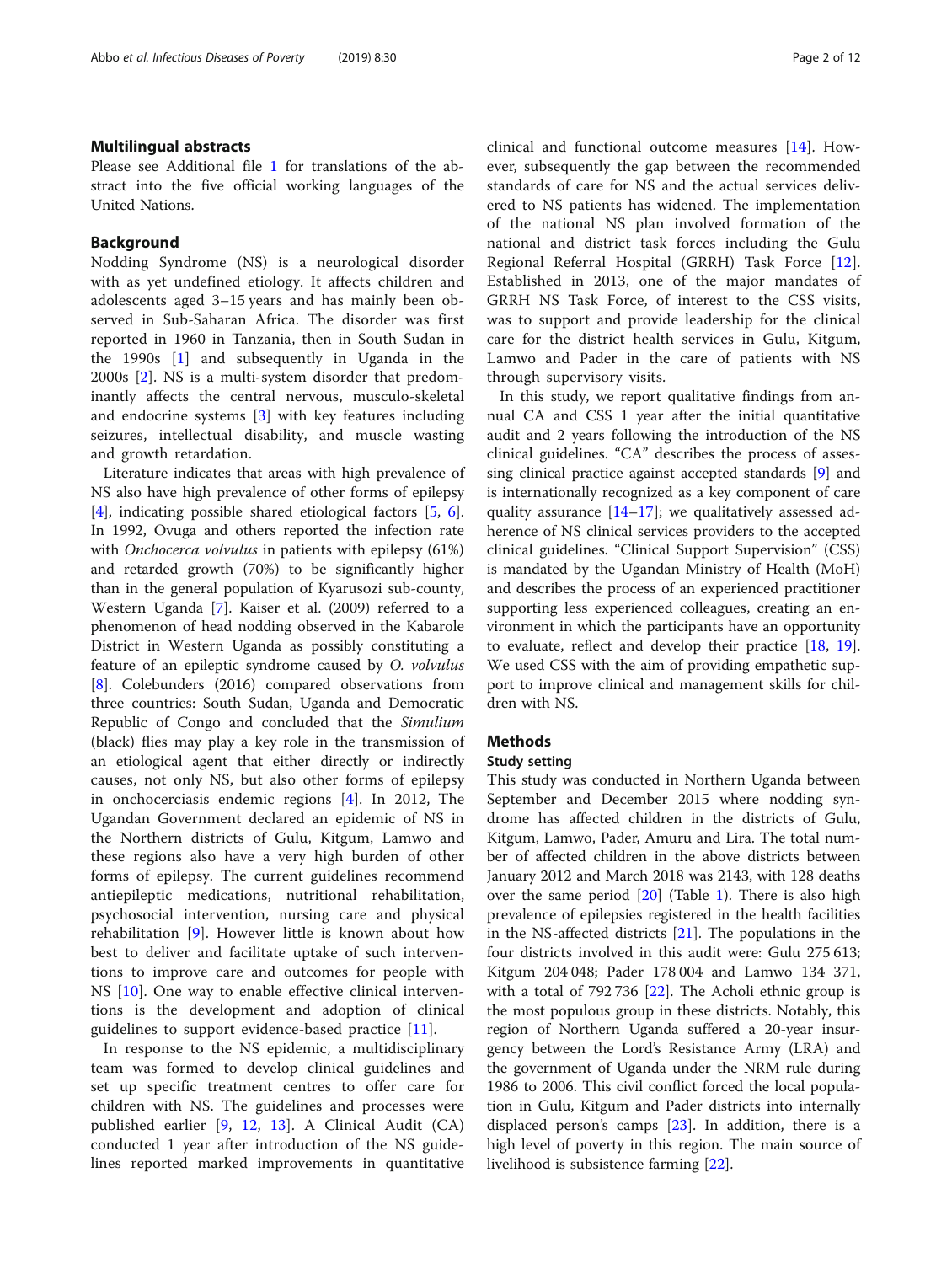<span id="page-2-0"></span>Table 1 Number of NS cases and deaths per district in northern Uganda

| District | <sup>a</sup> Total Population<br>$0 - 17$ years $(%)$ | <sup>D</sup> No. of Health facilities | No. of NS Cases n (%) | <sup>c</sup> No. of Deaths<br>due to NS No. (%) | 'NS treatment/<br>Rehabilitation centre |
|----------|-------------------------------------------------------|---------------------------------------|-----------------------|-------------------------------------------------|-----------------------------------------|
| Pader    | 102 812 (58.2)                                        | 35                                    | 806 (38.7)            | 81 (62.8)                                       |                                         |
| Kitgum   | 114 576 (56.5)                                        | 22                                    | 544 (26.1)            | 33 (25.6)                                       | 4                                       |
| Lamwo    | 78 094 (58.2)                                         | 23                                    | 339 (16.3)            | 10(7.8)                                         | 4                                       |
| Gulu     | 142 111 (53.4)                                        | 73                                    | 323 (15.5)            | 1(0.8)                                          |                                         |
| Amuru    | 110 153 (59.5)                                        | 38                                    | 58 (2.7)              | 4(3.1)                                          |                                         |
| Lira     | 215 702 (53.9)                                        | 29                                    | 13(0.6)               |                                                 |                                         |

<sup>a</sup>National Population and Housing Census 2014, area specific profiles

<sup>b</sup>Ministry of Health Facilities Inventory, July 2012

<sup>c</sup>Minister of Health Statement of nodding syndrome in Northern Uganda March 2018

NS Nodding syndrome, − Not applicable

### Study design

Data were collected through direct observations and interviews with primary healthcare providers working in public and private-not-for-profit health facilities, as well as with political leaders of the four districts. Participants were sampled purposively from the following groups: GRRH NS Task Force, District Health Officers (DHOs), Caritas (a non-governmental organization) and caregivers of children with NS.

## Audit of NS guideline implementation

CA of the MOH guidelines followed the 5-stage approach [\[24](#page-11-0)] with some modification to meet the needs of this particular audit  $[25]$  $[25]$ . These steps are: i) standard or guideline selection, ii) planning for the audit, iii) measuring performance, and iv) making and v) sustaining improvements. The standard used in the audit was the nationally endorsed clinical guidelines for management of NS  $[13]$  $[13]$ . In stage ii) we involved stakeholders including telephoning the DHOs and the GRRH Task Force team members that were available.

We used the Donabedian (1966) classification system of structure, process and outcome to determine areas of practice from which we selected our audit topics for emphasis [[26\]](#page-11-0). For stage iii) we conducted in-person interviews with the groups listed above. District leaders helped with organizing meetings with parents and caregivers of children with NS.

#### Data analysis

We employed Seidel's model (1998) of processing/analysis of data collected qualitatively by processes that are interlinked and cyclical [\[27](#page-11-0)]. We reviewed documentation including our stakeholder interview field notes, the recorded health facility observations and available written reports from the districts regarding NS management, to identify areas of adherence to or divergence from the NS clinical guidelines.

# Results

# Measuring performance Quality of implementation

Planning meetings, initial setting up of the treatment centres and training of the primary healthcare workers were conducted in line with set standards. The MOH central CSS team found that the supervision team of GRRH completed the majority of their responsibilities including regular support supervisory visits, and in some cases, the provision of continuous professional education.

#### Gaps in service provision identified during CA

Suboptimal seizure management The main gaps in the implementation of the national plan on NS were related to the management of seizures and seizure control:

- i) Adherence to treatment protocols: There were many cases of failure to adhere to NS treatment protocols in the prescription of anti-seizure medications. For example, from the interviews, it was reported that many children with NS on a combination of two or more antiepileptic medication at the same time without indication. This corresponded to similarly suboptimal care for people with other epilepsies; for example many patients were found on fixed low doses of oral carbamazepine such as 200 mg twice daily and this dose was rarely adjusted for symptom control, weight gain or advancement in age.
- ii) Supply of medications: The supply of anti-seizure medications and health unit stocks hardly lasted into the second month yet these were supplied quarterly. During these periods, the primary healthcare workers would rely on antiepileptic drugs and supplies obtained from the surrounding districts. Although oral phenytoin was available, a report of severe adverse events to phenytoin in two out of five patients in whom the primary healthcare workers had attempted to switch antiepileptic drugs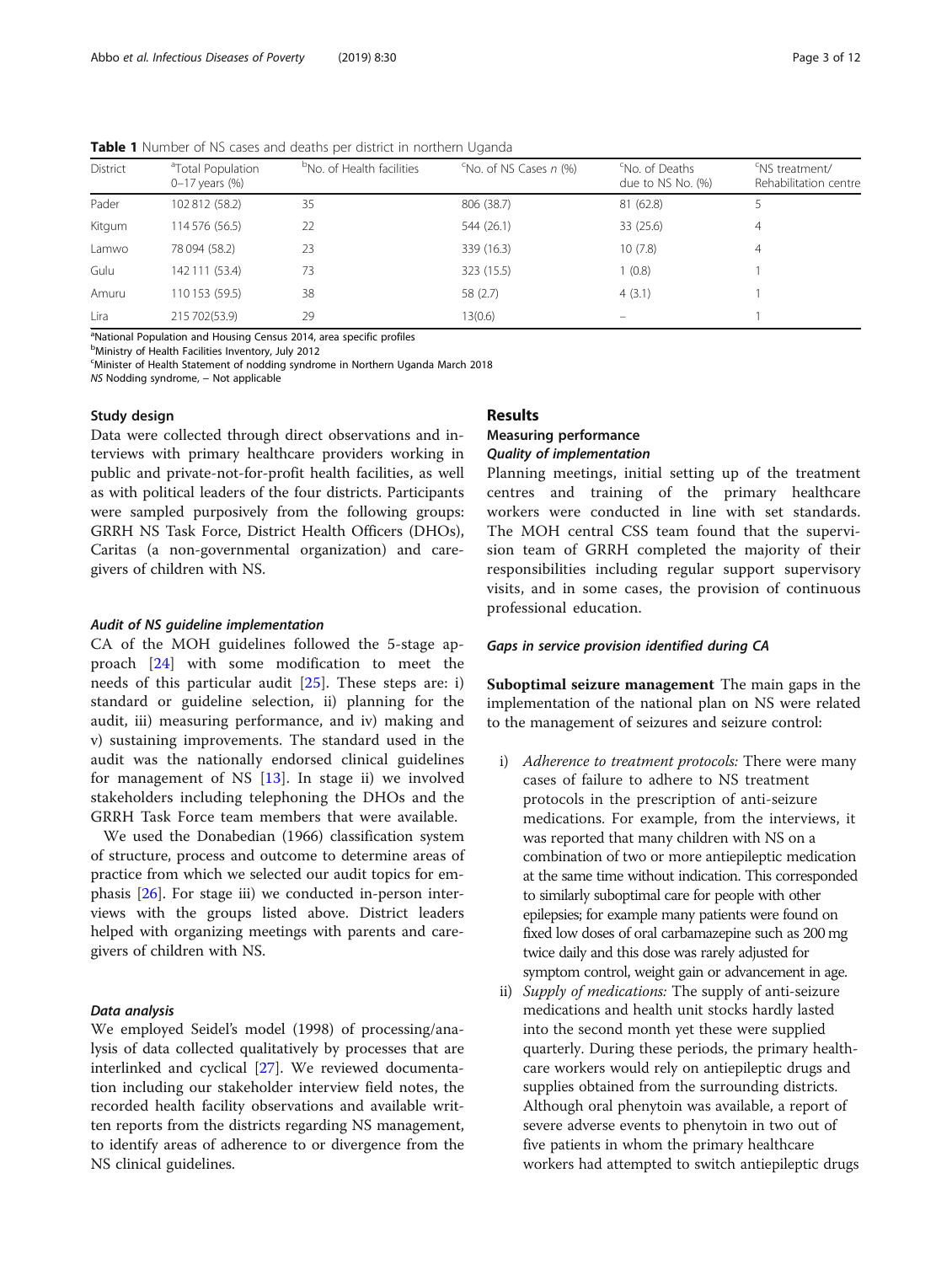discouraged them. The quotes below support the medication stock-outs:

The problem is that sometimes even when you want to give the child the drugs like it is prescribed, you will go to the health facility and they tell you that the drugs are not there which creates a gap in the treatment of the children so what I think is that the drugs should be made available at the facility all the time (A female caregiver, Health Facility 4).

Sometimes you go there and they tell you the drugs are not there so you have to go and buy from the drug shops (A female caregiver, Health Facility 3).

Sometimes, like currently some of the drugs that we give them is out of stock like the sodium valproate which normally helps them a lot, is out of stock and this is happening on many occasions where the facility runs out of the drugs (A health worker, Health Facility 2).

iii) The Health workers reported very high patient load in one of the health facilities which is not adequately staffed to handle such high numbers of patients. This included many patients with epilepsies other than NS, who significantly increased the load of patients attending the clinic. Staff did not feel that they could turn these patients away

Politics surrounding the disease aside and critical examination is done in these children you will realize that very few of these children actually have nodding syndrome, the majority of them have epilepsy instead but if you talk about that you may land into problems (A male health worker, Health Facility 3).

Inadequate staffing There was extreme shortage of human resources to manage NS in Health Facility 4, the main treatment centre in District 4. The staff numbers had reduced by 75% as some health workers had moved to other districts while others returned to higher education. There were only two Clinical Officers, including the in-charge who was also the NS focal person for the district and acting as District Health Education Officer. The only full-time nurse for the program in the health unit had a chronic medical condition which sometimes

meant that he was unable to work. The work load, which in addition to care for NS patients included the usual primary healthcare (PHC) activities including vaccinations and home health visits, was overwhelming for the team.

Adding to this burden, patients from outside of Health Facility 4 catchment area also attended after Medical Teams International (MTI), previously caring for patients in two other health facilities, moved out of the district. Moreover, health workers employed to care for children with NS reported that many children with other epilepsies would also attend their facilities, further increasing their workload:

You will realize that very few of these children actually have nodding syndrome, the majority of them have epilepsy instead but if you talk about that you may land into problems (A male health worker, Health Facility 3).

The health workers were severely over-stretched and this often resulted in patients only having their medicines refilled rather than receiving a comprehensive review, or not receiving any treatment at all.

Then for me the problem that I see is that sometimes the children come here but they find that there is no body to give them the drugs (Male VHT, Health Facility 4).

Lack of adequate staffing placed an extreme burden on the remaining health workers, resulting in exhaustion and burnout, as one health worker described:

Then also from the facility here, we are very few, when the disease had just started we were 16 but now we have remained only four and yet we see so many children in a day. You find that in a day I will see over three hundred children with Nodding Syndrome which I find that it affects the quality of service that I give because I get completely exhausted (A male health worker, Health Facility 4).

Caregivers also expressed concerns that some health workers were inadequately trained to treat children with NS:

There are some problems because what I have seen is that there were some health workers that were recruited as a response to this disease and they are not well-trained health workers so I see as if the way they respond to the patients who go to the health center to get the medicines is not good. Some people actually feel so disgusted and they leave the health facility without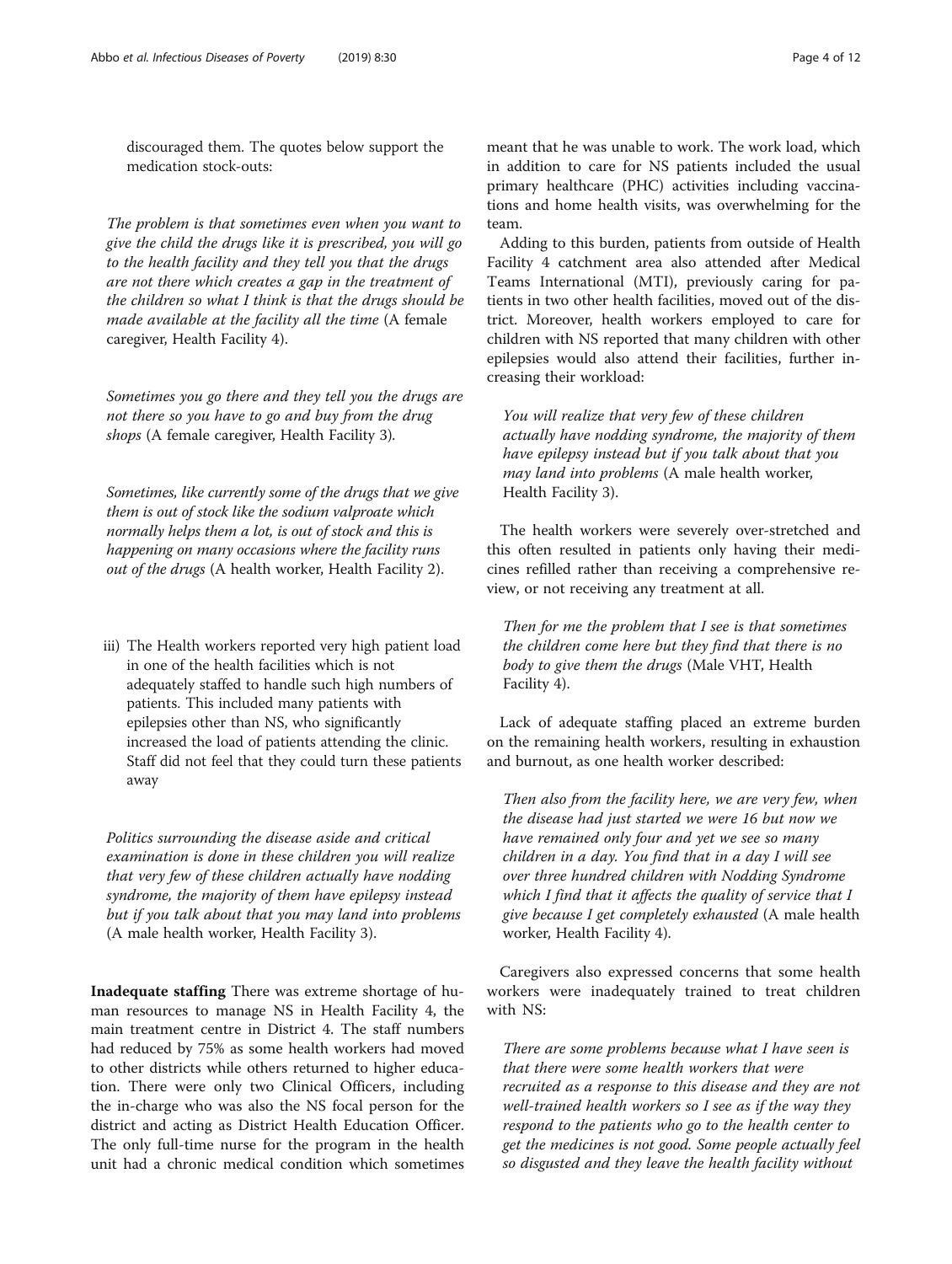getting the medicines (A female caregiver, Health Facility 4).

Gaps in rehabilitation services Although the hospitals in the region had been improving their capacities in rehabilitation services, the services had been hampered by the absence of multidisciplinary rehabilitation specialists (speech and language therapists, occupational therapists, physiotherapists, nutritionists and mental health specialists) in the districts to sustain these services. For example, although GRRH had invested in surgical equipment for skin grafting and correction of contractures due to burns sustained during seizures, this service had not been implemented because the post-operative physical therapy that would be needed was not available in the districts. District 4 service staffing protocol had no positions for physiotherapists and occupational therapists in its establishment. Special needs schools and teachers are non-existent in this part of the country. The ordinary schools that are available are far off from where the children live, as one caregiver describes:

The issue of schools, the children also travel very far from home to go to school up to Alune which you have seen even when you were coming here (A male caregiver, Village 2).

#### Consequences for patients

Due to lack of access to anti-seizure medications and lack of access to adequately trained health workers, patients were off treatment for days and often for more than two months. Seizure control was often very poor. Consequently, complications of seizures were common, including frequent instances of severe burns due falling into cooking fire during a seizure. Many of these burns patients were admitted to health facilities and developed the further complications including life-threating infections and disabling contractures due to inadequate care.

Yes, these children continue to suffer like that, there are others who fall in fire and they get burnt and deformed, sometimes the wounds are not treated and then also secondary infections come in and as a result they sometimes end up dying (A female health worker, Health Facility 2).

## Psychosocial issues

Men abandoning their families Coming to terms with day to day challenges of having a child with NS is a complex process for the child, the caregivers and the wider community. We found that children affected with NS and their caregivers were greatly stigmatized in their communities. The stigma resulted into family separations, for example, with fathers in particular reported to be avoiding the home or leaving their marital homes to settle with another woman, as observed by this male Village Health Team (VHT) member:

There are some of the parents who have left the issue of taking care of the children to the women because most of the men have now resorted to drinking so that they do not know what is happening in their homes, it is now mostly the women who are taking care of the children and most of the women have reached breaking point and some of the men even leave home and elope with other women to get peace of mind (Male VHT, Village 3).

Child sexual abuse Across all districts there were frequent reports of child sexual abuse and exploitation, with resultant pregnancies in multiple instances. One District Leader reported:

…there are mainly defilement of Nodding cases and we are told of the 28 cases…. of the 28, there are fifteen pregnancies and the cases are before court. These are reported cases… We are suspicious that a number of cases are not being reported for example if someone comes that this son of mine has made a mistake and I have brought some little money you forgive him and this could be a very poor family… There is that tendency of receiving money from the perpetrators and the matter dies there. So that is why I am saying the unreported cases could even be more in the community (A district leader, District 4).

Sexual relationships with girls under the age of consent are an illegal offence in Uganda and upon the reports of underage pregnancies in girls with NS the Ministers of Health and Gender gave a directive to immediately arrest the offending men involved in sexual exploitation of these girls [\[28](#page-11-0)]. One district politician reported that he had championed strengthening the criminal justice system in his district and that every case of defilement was handled without compromise:

…Yeah, it is very common, these children are being abused sexually and there are a number of cases and ….Right now we have about four cases who are now serving prison sentences in District because of defiling these young girls. I think this is coming about because we have also customized and strengthened the issue of defilement in the district. I championed it starting on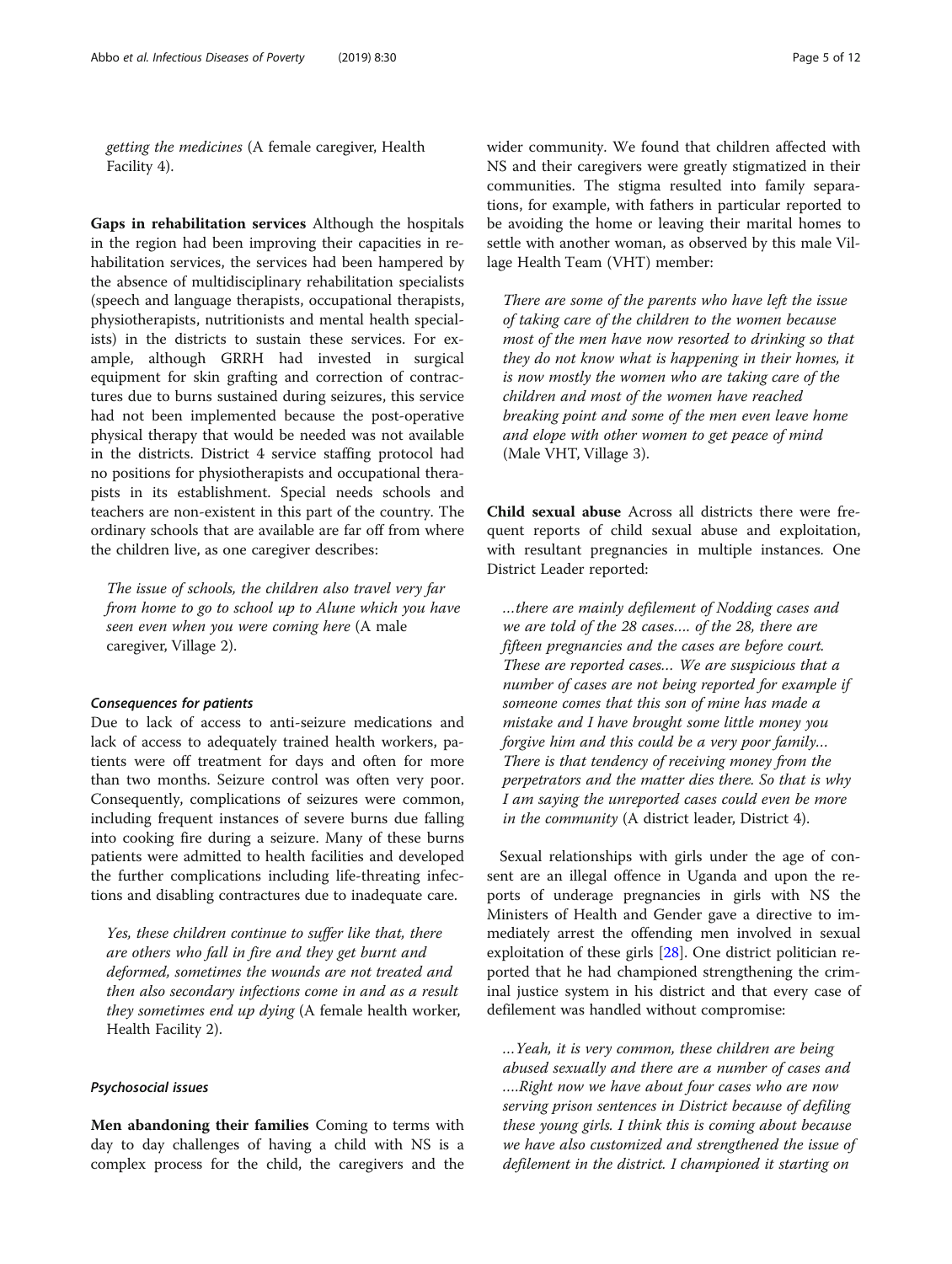the 9th of October last year (2014) every case of defilement is handled well without compromise and it is working very well (A district politician, District 4).

However, there was some reticence from caregivers about reporting incidences of child sexual abuse to the police. There was a perception that police may be influenced by financial incentives that affected families would struggle to meet:

If the police would establish its presence here it would be very good, but the bad thing is that even if you inform the police who are here in the sub-county they will still ask for money from you that they want fuel to take the culprit to----(District 2), even coming here they will ask for fuel so the culprits are not afraid of doing these things (A male caregiver, Village 2).

Further, many parents and caretakers of girls with NS worried about who would marry their children and whether or not they would reproduce and reported feeling reassured when their girls became pregnant, whatever the circumstances of such pregnancies. One father of a 15-year-old confessed to one health worker that he wanted to try out and see if his daughter would get pregnant because he was worried of rejection from other men. He was in prison for impregnating his own daughter at the time of the CSS.

Sexual promiscuity in young people with NS Additionally, there was a perception from parents that adolescents with NS had increased libido and were in fact voluntarily seeking sexual activity. Parents sometimes attributed their children's promiscuous behaviour to the anti-seizure medications, in particular sodium valproate, even after the child had stopped taking the medication; this belief may be a contributing factor in poor compliance with treatment. Parents also expressed concern about the effects of anti-seizure medications on fetal development. Some respondents wondered whether these children and adolescents could be availed with contraception.

Other forms of child abuse There were reports of children being exploited for labour, for example, a Bishop from a Pentecostal church who had taken on some children with NS, claiming to be praying for their healing while they lived in his church, was reported to use the children as labourers to cultivate his gardens.

Maltreatment of caregivers The burden of care for children with chronic illness in our setting often falls on mothers. Those with children with NS described a sense of being let down by their spouses who are not providing the support expected of them. Mothers reported that when they asked their partners for support with childcare this sometimes resulted in their partners becoming abusive. This situation was described by a district leader:

At family level, I think a lot is done by women, the care majorly is handled by the women; the men are not very committed to the care of these children as usual in our culture they have also extended it to the children. Yes it is also causing the problems of domestic violence in the families, in the care of these children, there is a gap because the women always complain that when the men go out they do not come with something to support the family and this normally creates a crack in the family and there have been cases of domestic violence in the families because of that (A district leader, District 4).

Caregiver emotional distress and mental health Chronic disease-related daily activities have been found to be a risk factor for emotional distress and poor adjustment, particularly in mothers [[29\]](#page-11-0). We similarly found frequent reports of low mood and emotional distress in the mothers of children with NS [[29\]](#page-11-0):

These families are depressed, we have a mother who came in yesterday… for the last 1 week when we have shortage of drugs the daughter has been fitting (having frequent seizures) and yesterday her (the mother's) eyes were swollen from crying, she was crying day and night… because she is very poor… and now the daughter who is 16 years old is in that condition (A male health worker, Health Facility 1).

#### Identifying reasons why standard care was not met

To identify some of the reasons why the NS guidelines or standard were not met for seizure control, we employed the fishbone diagram (Fig. [1](#page-6-0)).

## Local political climate

In Uganda health service provision has been decentralized to the district level with the aim of devolving decision-making autonomy and promoting local ownership by the populations in receipt of these services. Local politicians therefore have the power to dictate local health policy. Some interviewees reported that NS is politicized within the political sphere with negative repercussions for those affected, as this health worker described: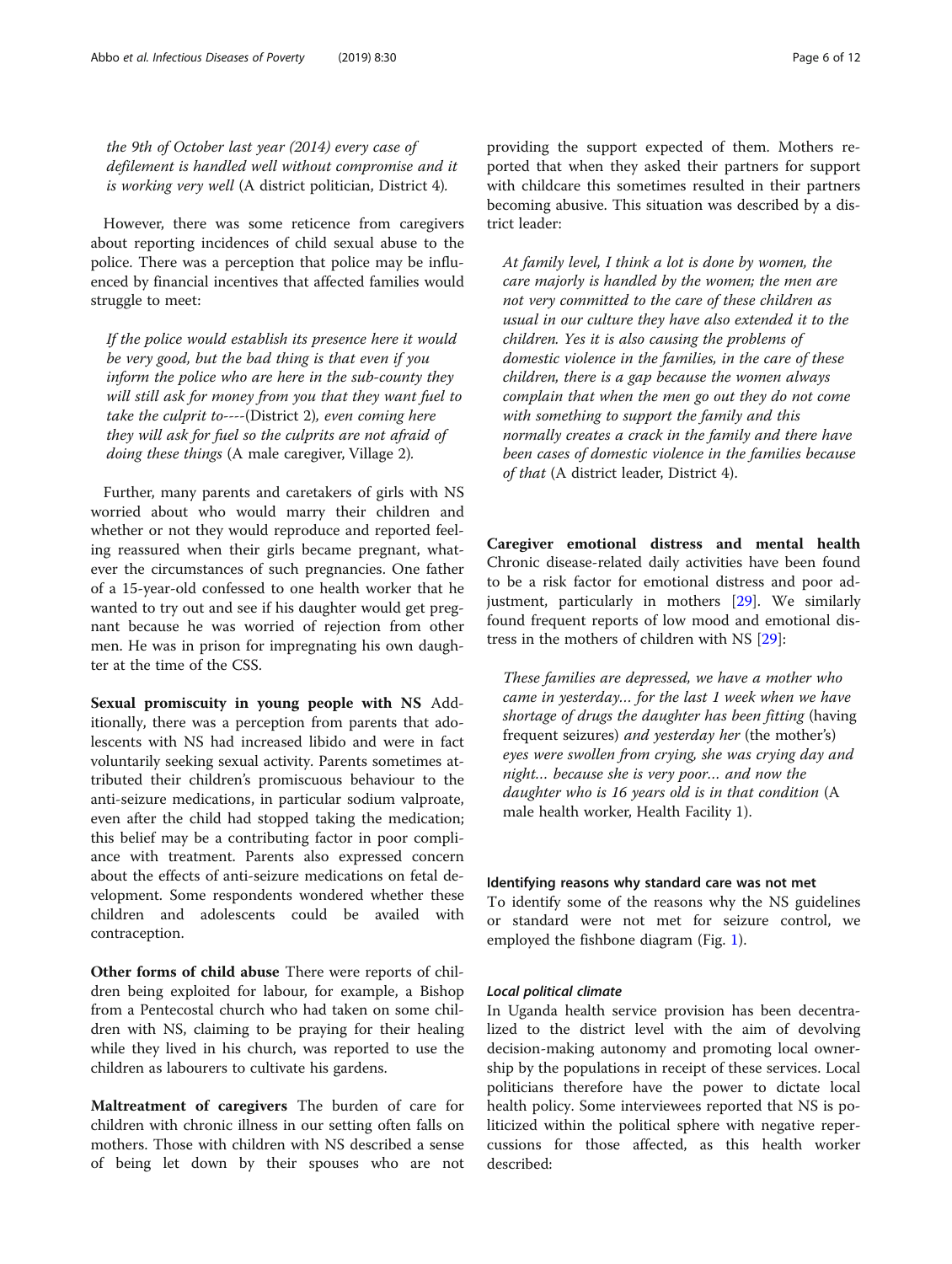<span id="page-6-0"></span>

There is one thing, which is very serious with Nodding Syndrome that is the issue of politicians politicizing this disease so much to the extent that it is almost illegal to talk about this disease. If you ask someone about nodding syndrome there in the community he may shy away, not that he does not have information but because of that political aspect they fear to talk, you know people are using this nodding disease for very many reasons, myself, I do not want to associate myself with nodding syndrome because I know the implications. I treat them alright but I do not get involved in the discussions and things like that because the politicians have taken over the whole thing even more than the health worker (A male health worker, Health Facility 3).

# Making improvements: tentative approaches to fill the gaps

# Need for better training and guidelines for epilepsy management

The CA and CSS team noted major challenges with patient care. Although, in general the health and quality of life of patients in all the districts improved in the first year of implementation of the NS guidelines [[14](#page-11-0)], there remains major gaps in the quality of care provided. We identified a high incidence of non-adherence to guidelines for anti-seizure medication prescribing, for example the prescription of multiple drugs at low dose rather

than first trying maximum dose of a single agent to achieve seizure control. Incorrect prescribing practices were partly addressed through peer counselling and in formal Continuous Medical Education (CMEs) in the districts and later, specifically tailored trainings for the treatment of NS and the principles of treatment of epilepsy. Given that health workers caring for NS patients also care for many people with other epilepsies, there is urgent need to revise the NS guidelines to include recognition and management of other common epilepsies, and to train health workers on the revised guidance.

The Ministry of Health needed to conduct refresher training in the management of NS and in the principles of epilepsy care.

The outreach programs, which stalled should be restarted urgently. The District Health Officer (DHO) and Chief Administrative Officers (CAOs) were requested to deal with the transport issues and get their district vehicles running.

# Planning for consistent anti-seizure drug supplies

The CA and CSS team supported plans to quantify the exact requirements of antiepileptic drugs, especially in District 4, to prevent stock shortages. A census of patients with NS and other epilepsies was planned in order to estimate the treatment burden. Written guidance is also needed for when there is national shortage of specific drugs; for example, when carbamazepine is lacking, phenytoin could be used as a substitute and initiated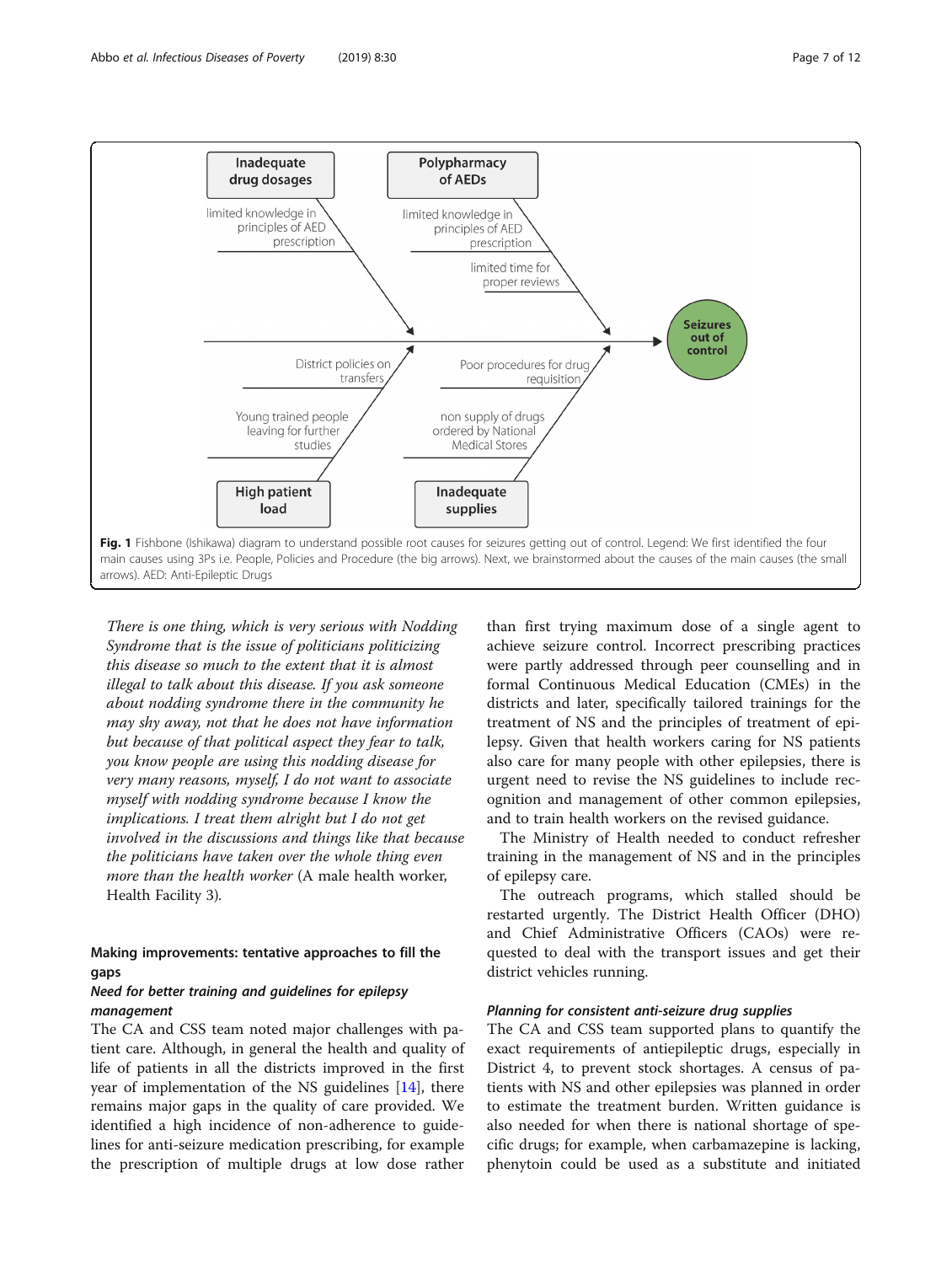slowly. Sodium valproate, which is the first line recommended treatment for seizures in NS, should be included on the National Essential Drugs List.

### Adequate staffing and patient flow management

Severe health worker shortages resulted in unmanageable workloads for remaining staff. We recommended that Health Facility 4, with an extremely high caseload of patients, be considered for upgrade to a Health Centre IV to enable adequate funding and staffing to deal with the growing patient load. Further work is needed to explore the reasons why patients seek care at particular health facilities for which they may be out of catchment, rather than seeking support more locally.

#### Multi-disciplinary rehabilitation services

We identified a severe lack of rehabilitative services across districts, yet the need for such services among the NS population was high. In District 4, there was no funding allocated to employ therapists involved in rehabilitation; whilst in another district, two physiotherapists and one occupational therapists had left and not been replaced. The study team recommended to participating districts that they should consider funding rehabilitation services. Alternatively, Gulu Regional Referral Hospital, the current base for the NS task force, could be supported to provide the required services and patients referred to this centre from district health facilities.

#### Burns prevention and management

Specifically addressing management of severe burns, the discussion with GRRH team included suggestions of peer mentorship and burns management training by the Plastic Surgery team from the Mulago National Referral Hospital in Kampala.

Additionally, a region-wide Community Education program for burns prevention should be initiated. This was discussed with the DHOs and Caritas-Uganda a non-governmental organization supporting community based programs in all the participating districts, who have agreed to support such an initiative. We recommended that Caritas build burns prevention education into existing community support programs, for example advising families on safe fireplace construction to reduce the risk of a person falling into the fire during an epileptic seizure.

#### Psychosocial support for NS patients and their families

In supporting health workers and families to cope with the wide-ranging psychosocial issues affecting NS patients and their caregivers, the Study Team recommended adopting the models of psychosocial support from Caritas and involving the community development officers whose major role is to improve the quality of life of community members. Additional support, for example with food provision, was needed for families with multiple affected persons. In the two sub-counties where Caritas is working, some of these issues were partially being addressed via parent-to-parent contacts.

In one meeting in one of the districts, there was a suggestion that separate guidelines should be developed to guide the management of psychosocial issues related to nodding syndrome followed by training of health workers to help community development officers better manage some of the psychosocial issues identified. It may be beneficial to seek the support of local churches, mosques and traditional healers in developing support structures for families affected by NS.

Regarding specific cases of potential child exploitation identified through our interviews, we recommended that the relevant district leaders follow up these matters initially to fully understand the facts, before pursuing further action, including legal intervention, as appropriate. For example, in the case of the bishop reported to be using children with NS for unpaid labour, it was felt that he may also be providing psychosocial support and respite for the affected families, therefore it might be possible for him to stop exploiting the children for labour but to continue to provide much-needed pastoral care.

# Research into the causes of NS to facilitate better treatment in future

Since 2009, the MOH, WHO, the US CDC and other partners have conducted epidemiological studies that yielded the information currently known about the disease [\[2](#page-10-0), [3\]](#page-10-0). These investigations enabled exclusion of a number of possible infectious, genetic, toxic or nutritional factors, but the definite cause of NS remains unknown. Onchocerciasis is deemed the most likely etiologic agent in NS [[30,](#page-11-0) [31\]](#page-11-0). A deficiency of vitamin B6, A, Selenium and Zinc was found in most affected children, but this same deficiencies were also found in children without NS living in the same area [[32\]](#page-11-0). The current ongoing randomized trial "Doxycycline for the Treatment of Nodding Syndrome Trial" may give more information on the etiology of NS [[33\]](#page-11-0).

## Continued collaborations

The Office of the Prime Minister (OPM) of Uganda led and coordinated a multidisciplinary response to NS, with the aspects of management pertaining to healthcare handled by the MOH; nutrition by Ministry of Disaster Preparedness (MDP); hygiene and sanitation by Ministry of Water and Environment; and finance by Ministry of Finance (MOF). Other sectors and partners were also identified and requested to deal with the situation and conditions within their mandate and areas of competence [\[12\]](#page-11-0). These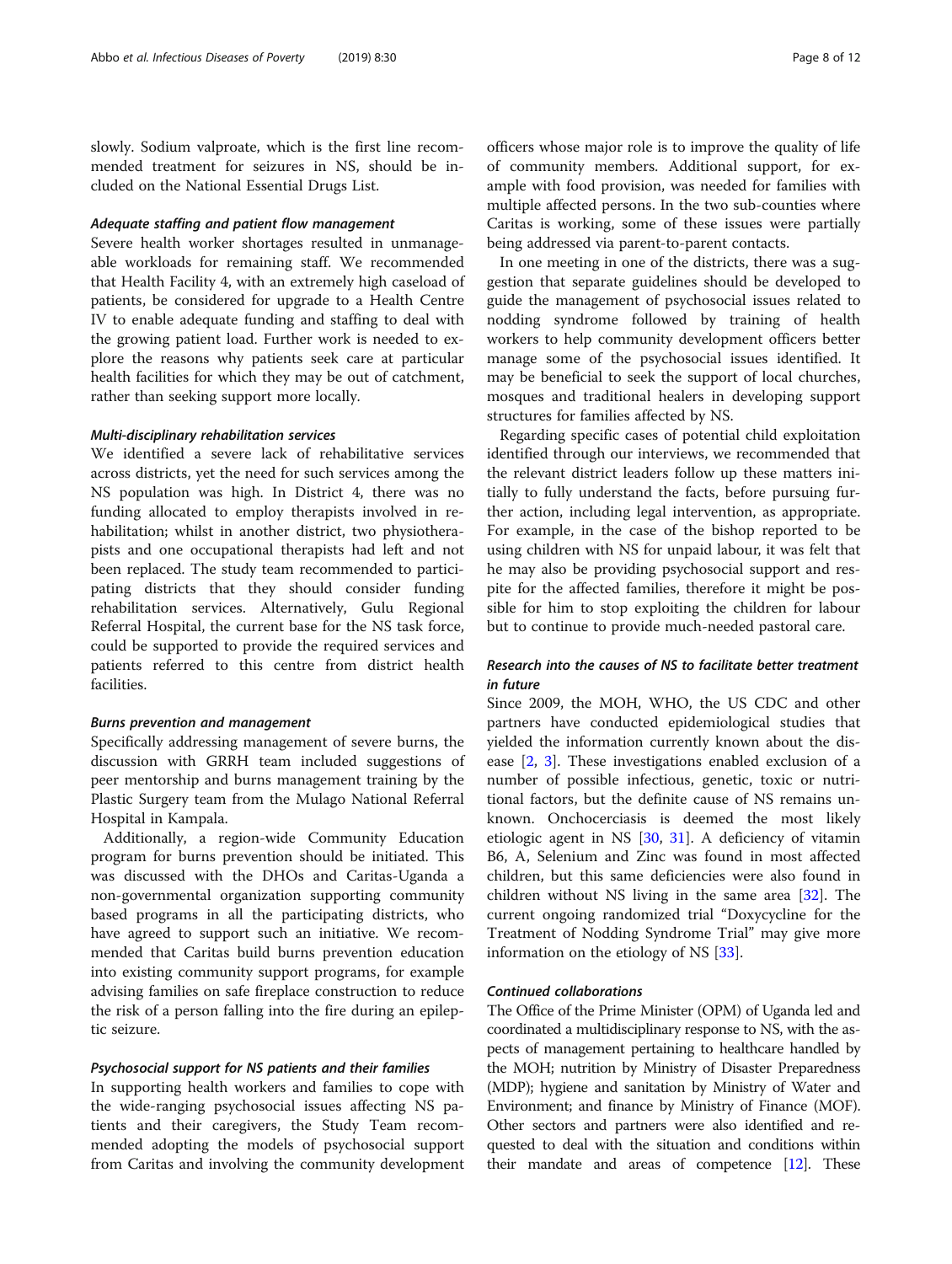collaborations worked very well in the beginning judging from improved patient care standards resulting in improvements in seizure control and other patient outcomes. However, our CA and CSS findings indicated that over time, these collaborations weakened, with some partners reducing the level of support provided or withdrawing altogether. We recommend returning to the initial working model of specific Ministries having dedicated responsibility for particular aspects of NS management, working in collaboration to improve the quality care for children with NS.

## **Discussion**

In the first year of implementation of the national NS response plan, we observed improvements in global functioning and good clinical seizure control in children with NS. This was probably a result of the training and enthusiasm of clinical care providers when the program was set up. However, this was not sustained and subsequent CA and CSS visits revealed that a high number of children experienced break-through seizures and frequent complications including burns injuries, due to incorrect anti-seizure medication prescriptions, poor medication adherence and lack of drug availability. Wide-ranging psychosocial issues further contributed both to poor seizure control and to high financial and emotional burden on families caring for children with NS.

The Budget Monitoring and Accountability Unit (BMAU) of Ugandan Ministry of Finance and Economic Planning reports have continually highlighted the issue of medical stock-outs at various levels. In Financial Year (FY) 2009/10 only 21% of the health facilities reported no stock-outs of tracer medicines (e.g. antimalarial) in the previous 6 months  $[34]$  $[34]$  $[34]$ ; this may be worse for less frequently prescribed [\[34\]](#page-11-0) medicines including antiepileptic drugs, in particular those such as Sodium Valproate which is not yet on the National Essential Drugs List despite being the guideline-recommended first line treatment for NS and being included on the World Health Organization (WHO) Essential Medicines List. Some of the reasons for drug stock out in Uganda health facilities reported by BMAU include poor planning, prioritization and forecasting; inadequate data management and monitoring systems to track amounts of drugs ordered, dispensed, prescribed and balances; non-supply of ordered items by National Medical Stores (NMS); and polypharmacy tendencies characterized by some clinicians prescribing more drugs for patients than needed. In our CA and CSS, non-supply of ordered items by NMS and polypharmacy tendencies were the major reasons for drug stock out and consequent poor seizures control. These factors will need to be addressed through better understanding of the local NS and epilepsy burden to inform appropriate drug ordering, and by improved health worker training to promote adherence to prescribing guidelines.

In the NS guidelines, Sodium Valproate is the first line drug of choice. Families expressed the belief that this caused 'hypersexual' behaviour in adolescents with NS; we found that caregivers maintained this belief even when their children exhibited the same behaviour when not taking the drug. Adolescents, including those not taking medication, were reported to exhibit sexualized behaviours in public, including masturbation. Children with NS develop intellectual disability, including limited understanding of social norms, therefore we feel that the reported inappropriate public sexual behaviour is due to intellectual disability rather than abnormally "hyper-sexualized" behaviour. Sodium Valproate's side effects on sexual behaviour have not been sufficiently studied [\[35](#page-11-0)], but the available literature suggests that hypo- rather than hyper-sexuality may be a consequence of taking sodium valproate  $[35-37]$  $[35-37]$  $[35-37]$  $[35-37]$  $[35-37]$ . There is evidence that the use of valproate by females with bipolar affective disorders and epilepsy may cause menstrual cycle abnormalities, polycystic ovary syndrome, and hyper-androgenism [\[35](#page-11-0)], whilst in males a degree of sexual dysfunction has been reported but this may be associated with focal-onset [[35](#page-11-0)] temporo-limbic seizures rather than with the medication [[38\]](#page-11-0). It is therefore unlikely that sexual behaviours seen in NS adolescents are as a result of Sodium Valproate. Ongoing psychosocial support interventions will need to include education for families and continued social skills teaching for adolescents who publically display sexual behaviour.

The psychosocial and psychosexual challenges we identified need to be interpreted and discussed in the general context of Northern Uganda. Child sexual abuse and exploitation and associated teenage pregnancies, as well as other forms of child abuse, are not unique to the population of children with NS. The Uganda Bureau of Statistics report of 2016 indicated that Northern Uganda has the highest levels of poverty in the country, with 23.9% classified as chronically poor [\[22\]](#page-11-0). The majority of household heads have no formal education [[22\]](#page-11-0). The region also has the highest teenage pregnancy rate at 64% and early marriages at 59% compared to the rest of Uganda at 24% [\[39\]](#page-11-0). A brief survey of mothers of adolescents with NS showed that nearly all of those surveyed had had their first pregnancy before the age of 18 years. Interventions to reverse this trend therefore have to be contextualized and should include all children and adolescents of both sexes; not just those with NS. It is possible that isolating children and families affected with NS and targeting them only for psychosocial interventions like provision of food and health care while leaving out the others might have contributed to the decline in improvement, if this resulted in social alienation of such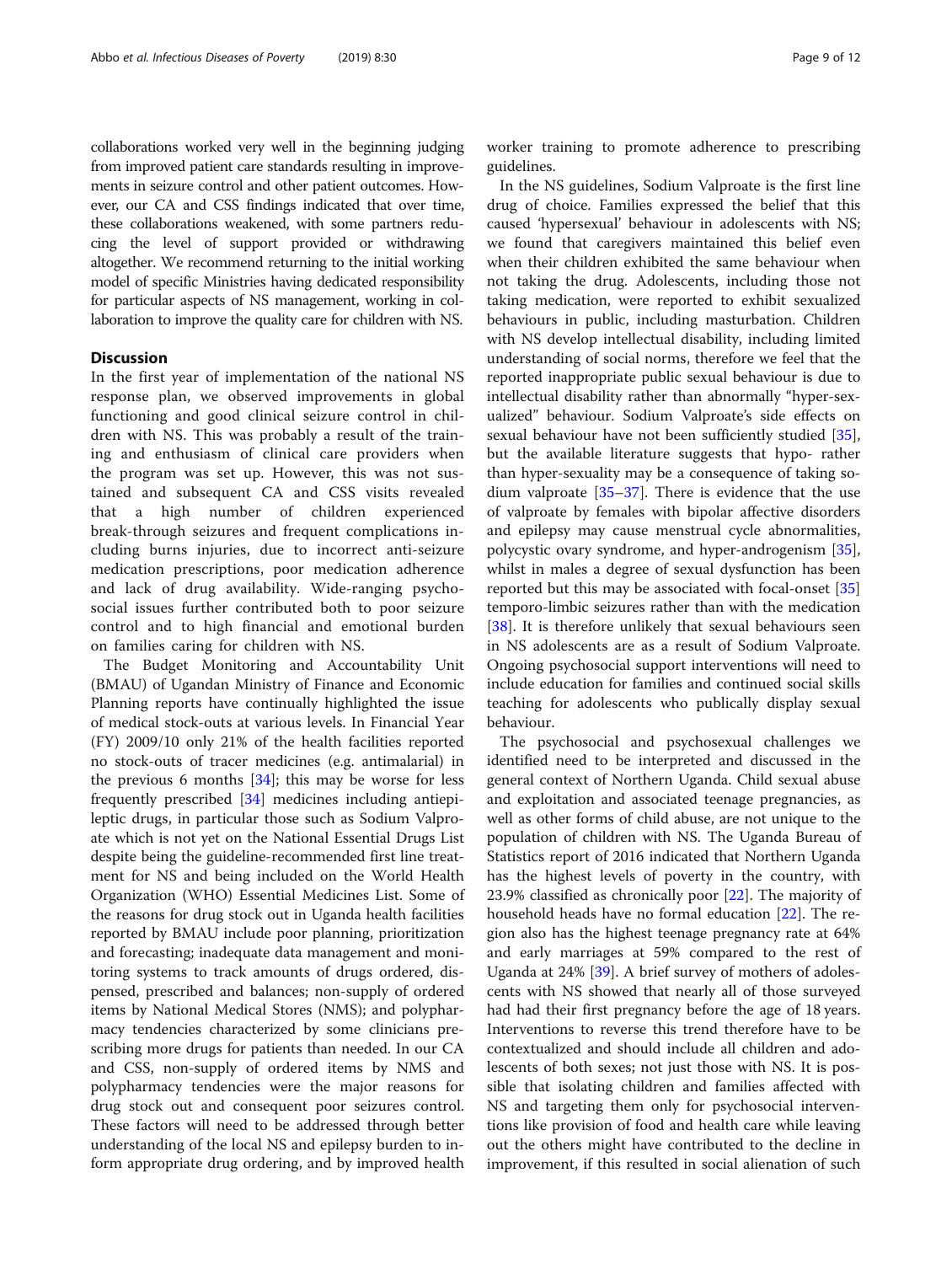families. It is, however, important to note that Uganda has a number of policies in place regarding child protection and prohibition of child labour and abuses. Uganda has also ratified a number of internationally-supported instruments to protect the rights of children including child sexual abuse and early marriage, including the National Strategy on ending child marriage and teenage pregnancy that was launched in 2017. These policies must be legally enforced, notwithstanding barriers to legal recourse reported by the families surveyed, such as police demanding financial incentives.

We found that the majority of fathers of children with NS distanced themselves from the care of their children with NS. It was not clear from this CA and CSS whether the apparent neglect by fathers in the care of children with NS is a coping strategy for the stressful experience of having a child with NS, or a cultural issue; further study is needed to explore these issues. Some studies have reported that coping strategies that involve distancing, escape and avoidance are more likely to be used when high levels of stress are experienced by parents [\[40](#page-11-0)]. Fathers are reported to be more likely to distance themselves from stressful family situations and may choose to work more in other aspects of life, avoid clinic visits or even ignore the condition. It has been argued that fathers use distancing when they experience their partners as being too involved, and therefore feel rejected and give up [[41\]](#page-11-0). Ultimately, mothers are often left with all the responsibilities of caring for their children with NS, causing these mothers high levels of psychological distress. Support interventions for both parents, including counselling, household income and nutrition support and improved clinical care and seizure control in affected children, could improve the capacity of whole families to care for their children with NS and in particular help mothers who are differentially overburdened as care providers.

Finally, improvement in care for those with NS demands improved health service provision at all levels. In particular staffing numbers and skills mix need to be addressed at both national and district levels, in line with the recommendations set out in the NS guidelines. We found that loss of skills learnt in training due to inadequate supervision, replacement of trained staff with clinical staff not trained in NS care, and overall attrition of staff without replacement, were important findings relating to inadequate care for the children with NS. In addition, whilst a broad multidisciplinary team including members from the national NS Center at Gulu Regional Referral Hospital led the development of multidisciplinary NS clinical guidelines, implementation of these guidelines was poor, largely due to lack of staff available to facilitate the recommended practices.

Functional multidisciplinary teams will be key to improving holistic care for children with NS and their families. Inter-disciplinary rehabilitation is considered as the gold standard when considering patient outcomes regardless of the populations being studied [\[42](#page-11-0)]. Most high-income countries employ Multi-Disciplinary Teams (MDT) in the care of children with epilepsy and disabilities, however these are lacking in many low and middle income countries including Uganda. The situation is worse in poorly staffed rural areas. Although the initial MDT that developed the NS guidelines included occupational therapists, speech therapists, nutritionists, physiotherapists, neurologists, physicians and psychiatrists, these professionals are not available at the majority of health facilities treating children with NS [\[13](#page-11-0)]. In consequence we observed that facilities would use task-shifting to delegate tasks that would be performed by dedicated therapists to healthcare workers with lower qualifications [\[43](#page-11-0), [44](#page-11-0)]. Task-shifting as a strategy is endorsed by the WHO, with emphasis on the need for tasks to be carefully selected, roles well defined and adequate supervision put in place  $[19, 45]$  $[19, 45]$  $[19, 45]$  $[19, 45]$ , however in our study we observed that supervision was not adequate. Studies have shown that training in skills without follow up support supervision in the next 3 months quickly results in loss of skills learnt [[19](#page-11-0), [46,](#page-11-0) [47](#page-11-0)]. Therefore whilst we will continue to support task shifting in health facilities caring for children with NS, with support from the MDT at Gulu Regional Referral Hospital, we recommend quarterly support supervisions to maintain the skills learnt and regular training including in any guideline updates, to ensure optimal care of children with NS. Urgent review of the clinical guidelines to reflect the current needs of children and adolescents with NS is required. As part of this study, a rehabilitation strategy needs to be developed and implemented in the NS affected districts. A theory of change behaviour could be used to guide strategic planning and to identify the current situation (in terms of needs and opportunities), the intended situation and what needs to be done to move from one to the other. This can help to design more realistic goals, clarify accountability and establish a common understanding of the strategies to be used to achieve the goals  $[48]$ . A theory of change explains how activities are understood to contribute to a series of results that produce the final intended impacts to the satisfaction of those who will use it [[48\]](#page-11-0). Children with NS have multidisciplinary needs that call for better integrated care across health, education and social sectors.

#### Limitations of this case study

Generalization of findings from this study is limited by the case study design. However, a case study strategy was the most appropriate for this CA and CSS. In this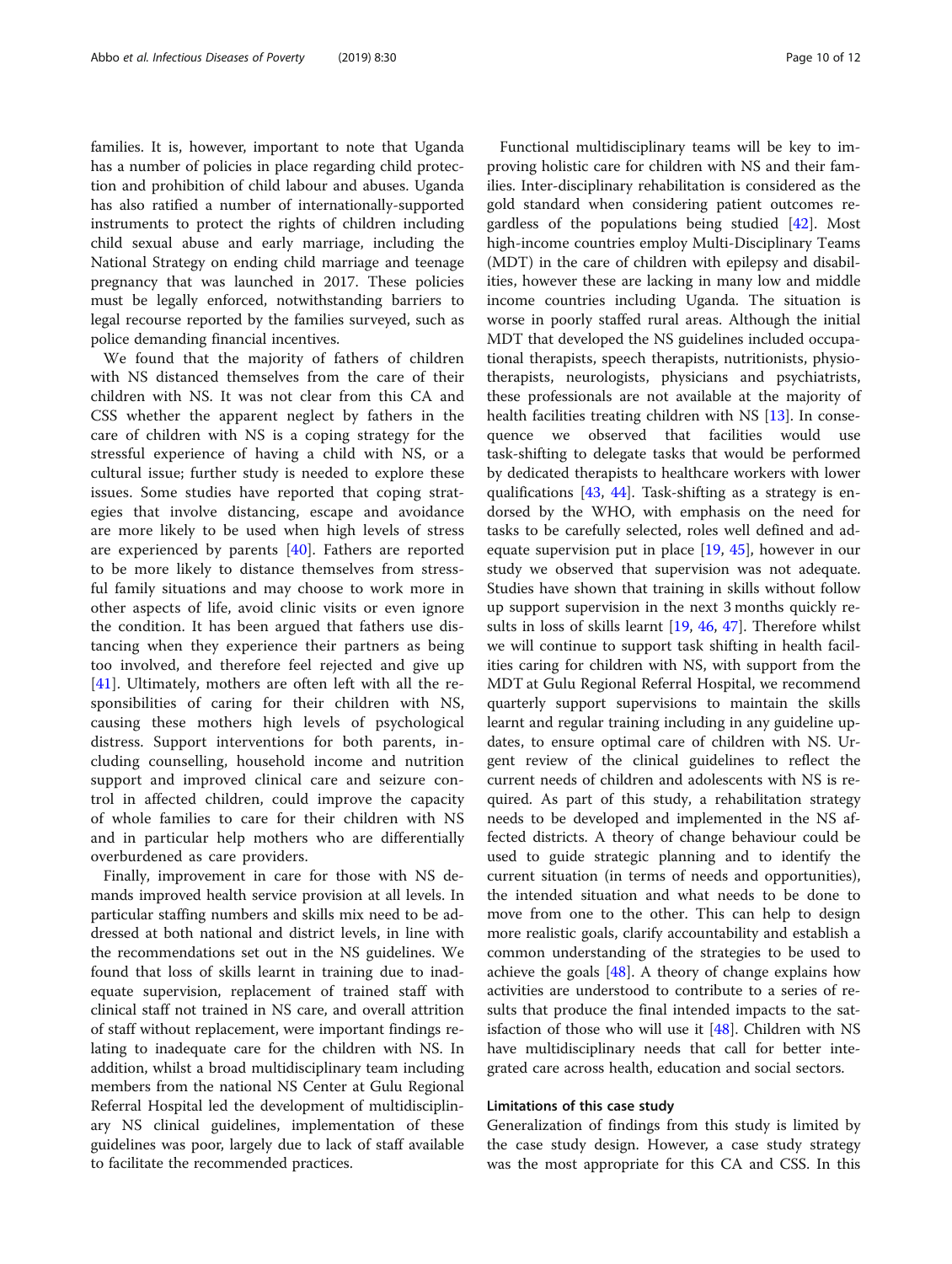<span id="page-10-0"></span>study we present qualitative data, whereas the one-year audit after initial implementation of the NS guideline reported quantitative results. Nonetheless, we believe that our current qualitative study is replicable, gives invaluable insights into the reasons for difficulties in realizing the recommended standards of care for NS and will support important technical recommendations to the MoH to facilitate future improvements.

## Conclusions

The first year of implementation of the NS national response plan was considered successful as evidenced by the noted improvements in both global functioning of the affected children, and clinically by reduction in seizure frequency. However, these improvements were not sustained and subsequent CA and CSS visits revealed that a number of children had break-through seizures and sustained burns largely as complications of poor management of seizures with antiepileptic drugs and frequent medicines stock-outs. The lack of a multi-disciplinary team at the implementation level in the districts could explain in part the failure in sustainability of high quality care after the national team who trained primary healthcare workers and helped in establishment of the NS treatment centres left the districts. Task-shifting could not at present adequately substitute the need for a multidisciplinary team for management of NS. Training and appropriate distribution of primary healthcare workers are important for the management of NS.

Psychosocial challenges associated with NS including inappropriate public sexual displays and advances, sexual abuse with accompanying teenage pregnancies, and various other forms of child abuse were common though not unique to children affected with NS. Proper implementation of existing Ugandan policies for the protection of children's rights will be an important step. Targeted interventions to address the complex psychosocial issues we identified will require involvement of multiple stakeholders and should be holistic for the society and not limited to the NS affected children and families. To achieve this, the initial collaboration that worked well needs to be reinstated.

# Additional file

[Additional file 1:](https://doi.org/10.1186/s40249-019-0540-x) Multilingual abstracts in the five official working languages of the United Nations (PDF 374 kb)

#### Abbreviations

CA: Clinical audit; CDC: Centre for Disease Control; CSS: Clinical support supervision; HC: Health centre; LMIC: Low and middle income country; MDT: Multidisciplinary team; MOH: Ministry of Health; NS: Nodding syndrome; UBOS: Uganda Bureau of Statistics; WHO: World Health Organization

#### Acknowledgements

We are grateful to Professor Emilio Ovuga and Dr. Jane Hassell for thoughtful comments, editorial changes and proof reading of the final version of this manuscript. Gratitude to Nansinguza Jacob for his input in improving the fish bone diagram.

We acknowledge support for support supervision from Ministry of Health of Uganda.

#### Funding

The authors received no funding for this work but they were facilitated by Ministry of Health of Uganda to travel to the districts to carry out Clinical Audit and support supervision.

#### Availability of data and materials

No data and material are available for sharing.

#### Authors' contributions

RI, ADM and CA carried out support supervisions and training of health workers in the areas affected by Nodding Syndrome. CA drafted the initial manuscript; BO was the overall Ministry of Health coordinator of the NS response project. All authors read and approved of the final manuscript.

#### Authors' information

CA is a Senior Lecturer and a Child and Adolescent Psychiatrist in the Department of Psychiatry, School of Medicine, College of Health Sciences, Makerere, and University. ADM is a Senior Lecturer and a Social Medicine Specialist in the Department of Medicine, School of Medicine, College of Health Sciences, Makerere University; BO is a Commissioner, Ministry of Health, Uganda and RI is A Senior Lecturer and Pediatric Neurologist, Department of Pediatrics School of Medicine, College of Health Sciences, Makerere University.

#### Ethics approval and consent to participate

This paper arose from activities and information as part of a bigger operational research and implementation project on response to Nodding Syndrome epidemic in Northern Uganda under Ministry of Health and Makerere University, Kampala. Ethical approval was granted for the study by School of Medicine Research and Ethics Committee Approval number REC REF: 2012–139.

#### Consent for publication

There was no involvement of individual participant data in this paper. Therefore consent for publication is not applicable.

#### Competing interests

The authors declare that they have no competing interests.

#### Author details

<sup>1</sup>Department of Psychiatry, School of Medicine College of Health Sciences, Makerere University, Kampala, Uganda. <sup>2</sup>Department of Medicine, School of Medicine College of Health Sciences, Makerere University, Kampala, Uganda. <sup>3</sup>Ministry of Health, Kampala, Uganda. <sup>4</sup>Department of Paediatrics, School of Medicine College of Health Sciences, Makerere University, Kampala, Uganda.

#### Received: 30 June 2018 Accepted: 9 April 2019 Published online: 30 April 2019

#### References

- Spencer PS, Vandemaele K, Richer M, Palmer V, Chungong S, Anker M, et al. Nodding syndrome in Mundri county, South Sudan: environmental, nutritional and infectious factors. Afr Health Sci. 2013;13:183–204.
- 2. Foltz JL, Makumbi I, Sejvar JJ, Malimbo M, Ndyomugyenyi R, Atai-Omoruto AD, et al. An epidemiologic investigation of potential risk factors for nodding syndrome in Kitgum District, Uganda. PLoS One. 2013;8(6):e66419.
- 3. Idro R, Opoka RO, Aanyu HT, Kakooza-Mwesige A, Piloya-Were T, Namusoke H, et al. Nodding syndrome in Ugandan children—clinical features, brain imaging and complications: a case series. BMJ Open. 2013;3(5):1–11.
- 4. Colebunders R, Hendy A, Mokili JL, Wamala JF, Kaducu J, Kur L, et al. Nodding syndrome and epilepsy in onchocerciasis endemic regions: comparing preliminary observations from South Sudan and the Democratic Republic of the Congo with data from Uganda. BMC Res Notes. 2016;9:182.